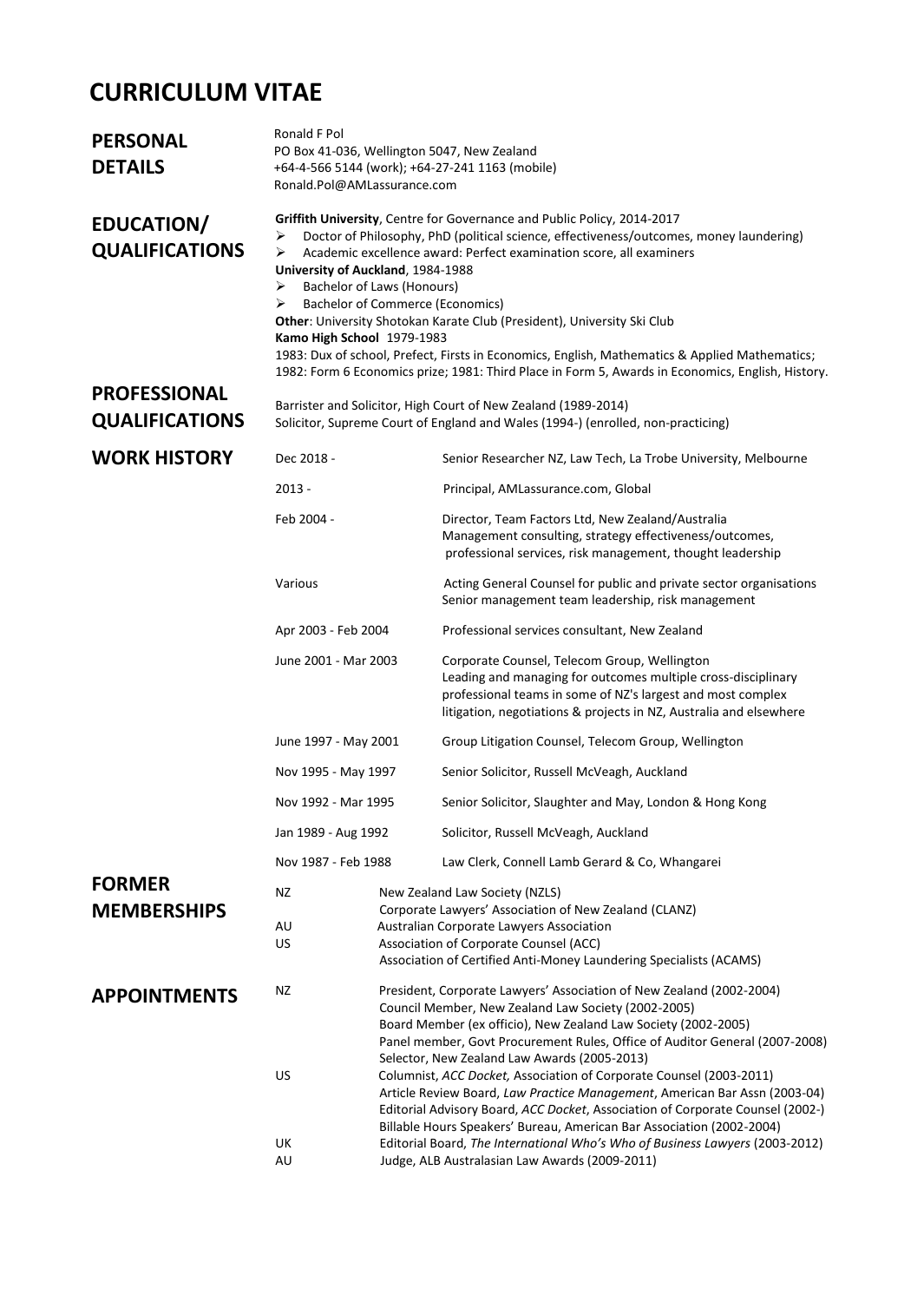# **PUBLICATIONS, PRESENTATIONS**

# **Contextual overview**

Long focused on outcomes, as former head of major litigation for Telecom (NZ/AU) my focus was effectiveness; not simply managing legal issues efficiently, but substantially and sustainably reducing the group's legal risk profile. Likewise, as President of NZ's Corporate Lawyers Association (the representative group for in-house lawyers employed in government and corporate roles), sharing outcomes experience.

Adding academic rigour to outcomes practice, I embarked on a late-career PhD in political science, framed in policy effectiveness. A feature of this fundamental issue in public policy and industry includes distinctions between inputs, activities, outputs, and outcomes. Meaningfully distinguishing these concepts is a defining element of outcomes leadership.

For example, in a public context, more money spent on police or health budgets (inputs) or the number of operations, arrests or criminal asset seizures (outputs) tells us little about meaningful, measurable public health improvements or crime prevention. Likewise, policy debate mired in argument about social housing unit numbers (outputs) tells us little about the health, educational and employment outcomes from safe, secure housing intended by policy initiatives. Similarly, in education, welfare, workplace safety, and nearly every facet of central and local government and corporate endeavour.

My research topic was anti-money laundering, for which I was quoted in US Senate testimony characterising this major policy endeavour arguably the least effective, anywhere, ever. With scarcely the impact of a rounding error on criminal accounts, resolution of a problem with super-wicked characteristics (seemingly insoluble on present thinking, and with national and supranational agencies responsible for its solution part of the problem) offers manifold lessons for 'merely' difficult and intractable problems in other areas of public and private sector endeavour. Its resolution also presents opportunity for major social and economic benefits.

That was the purpose of my PhD. Not driven by title or remuneration (such as the lucrative but remarkably ineffective field of AML compliance), my list of prospective supervisors was the world's best. A short list. When asked about potential examiners, the same list. With no world-class experts locally, the university was necessarily overseas. The research was the first in-depth empirical examination how professional facilitators (lawyers, accountants and real estate agents) are used to launder proceeds of crime in NZ real estate.

Even as a PhD candidate, peer-reviewed publications were focused not on publication counts (an 'output' metric) but outcomes and policy impact. For example, a critical examination of New Zealand's "5 drivers of crime" found they were not "the underlying causes of offending and victimisation" as repeatedly described and permeating police practice and guidance for over 4 years. After presenting the research to senior members of the Police Executive, the "5 drivers" were reviewed and ultimately reshaped accurately, enabling more effective use without counter-productive cynicism by officers.

My post-doc peer-reviewed articles are equally targeted for outcomes, focused on core assumptions underpinning a vast global industry imposing billions of dollars of compliance costs on millions of firms annually. In particular, these showed (a) that the modern anti-money laundering system is almost completely ineffective, with an impact scarcely a rounding error in the accounts of 'Criminals Inc', and (b) that a new global 'effectiveness' framework is incapable of assessing the effectiveness of anti-money laundering regimes as it purports. More articles and books, deepening those themes, and a new solutions framework, are underway.

With contemporary compliance policies and combined policy, regulatory and enforcement practices demonstrably ineffective at intercepting criminal finances at the scale of crime itself, the main challenge is to develop an effective framework substantially, demonstrably and sustainably to reduce the immense social and economic harms from serious profit-motivated crime.

## **Books**

#### **Manuscripts nearing completion**

- Mitigated nonsense: How the anti-money laundering system harms people, businesses, and economies
- Don't comply: The dirty truth about dirty money

# **Academic journals**

#### **Submitted**

Policy effectiveness 501: The least effective policy initiative ever, anywhere. Anti-money laundering

#### **Accepted for publication**

- Anti-money laundering ratings: Uncovering evidence hidden in plain sight, Journal of Money Laundering Control, 2019
- Response to money laundering scandal: Evidenceinformed or perception-driven? Journal of Money Laundering Control, 2019

#### **Published**

- Uncomfortable truths? ML=BS and AML=BS<sup>2</sup> , Journal of Financial Crime, 2018, Vol 25 No 2
- Anti-money laundering effectiveness: Assessing outcomes or ticking boxes? Journal of Money Laundering Control, 2018, Vol 21 No 2
- Has New Zealand identified the causes of crime? Inquiries Journal, 2016, Vol 8 No 2
- Revisiting crime rates as a measure of crime prevention effectiveness, Inquiries Journal, 2016, Vol 8 No 2
- Credit Contracts: The factors going to oppression, Auckland University Law Review, 1989, Vol 6 No 2 (joint winner of Law Review Prize 1989)

# **Publication awards**

#### **Emerald Literati Awards 2019**

#### *Highly commended*

Anti-money laundering effectiveness: Assessing outcomes or ticking boxes? Journal of Money Laundering Control, 2018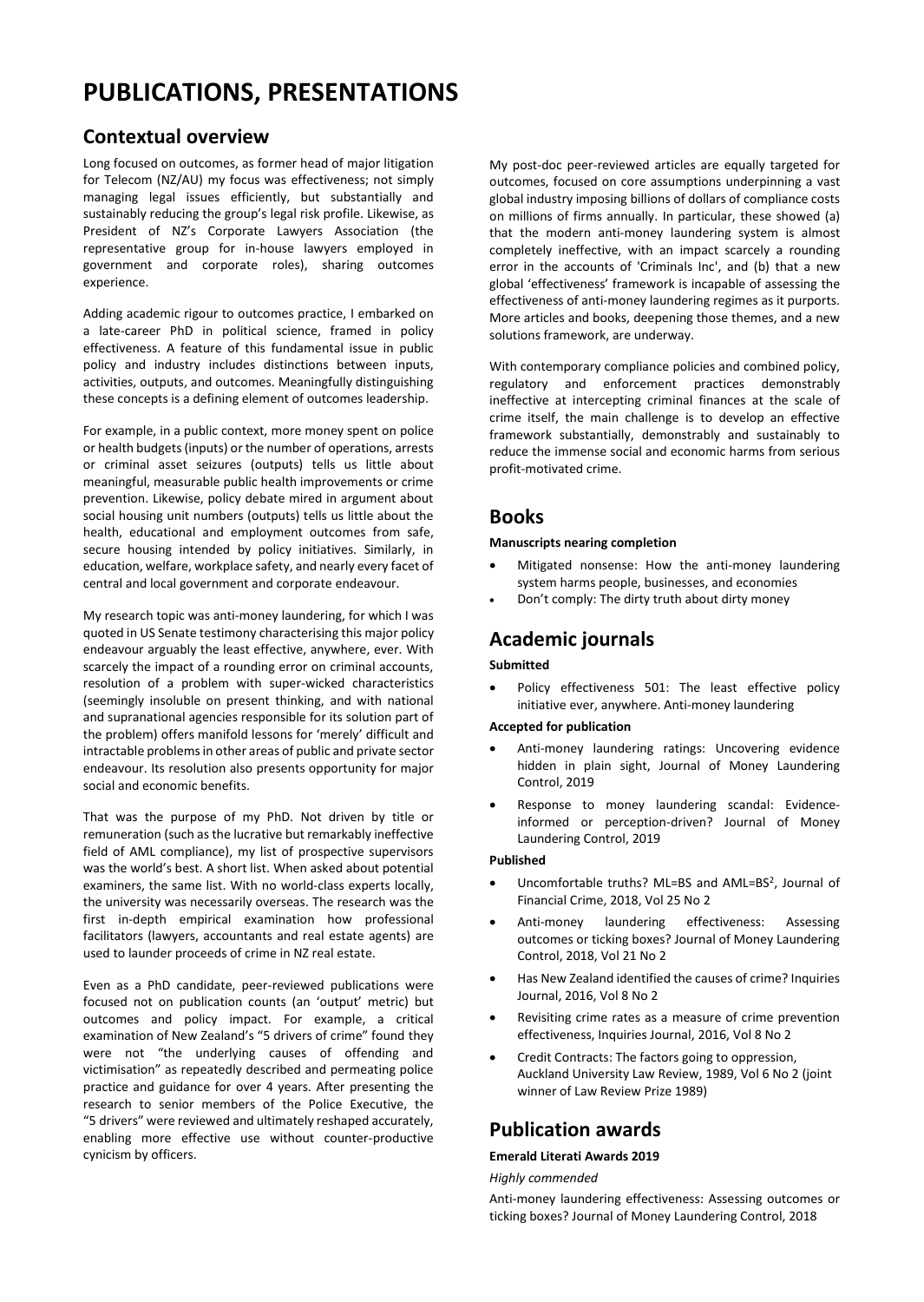#### **Academic Excellence Award 2017**

*Perfect examination score, all examiners*

Effective sentinels or unwitting money launderers? PhD thesis

#### **Apex Awards for Publication Excellence 2009, 2011**

*Magazine & journal writing category*

2009 award: Ready, fire, aim, ACC Docket, Sep 2008

*Regular columns category*

2011 award: Lifting the in-house brand - how do you rate? ACC Docket, Dec 2010

#### *Reports category*

2011 award: Legal Department Benchmarking Report 2010 2009 award: Legal Department Benchmarking Report 2008

#### **NZ Pride in Pride Award 2009**

*Color sheetfed printed report category*

Gold Award: Legal Department Benchmarking Report 2008

#### **NZLS LawTalk Writers Award 1999**

*Best article 1999*

The ideal external lawyer, Law Talk, Oct 1999

#### **Auckland University Law Review Prize 1989**

*Best article 1989 (joint winner)*

Credit Contracts: The factors going to oppression, Vol 6 No 2

### **Theses**

- Effective sentinels or unwitting money launderers? The policy effectiveness of combatting illicit financial flows through professional facilitators (lawyers, accountants and real estate agents), 2017, PhD, Griffith University. Academic Excellence award.
- The doctrine of *forum non conveniens* in New Zealand, 1991, LLB (Hons) dissertation, Auckland University

### **Book chapter**

• What in-house counsel want from law firms, in *Leadership and Management Challenges*, ed, BS Tabalujan, 2008

## **Other research publications**

- Legal Department Benchmarking Report 2010 (Apex Award for Publication Excellence 2011)
- The Business of Law, Thomson Reuters, 2009 (co-lead researcher/contributing author)
- Legal Department Benchmarking Report 2008 (Apex Award for Publication Excellence 2009)
- New Zealand Lawyer Remuneration 2008
- Chief Legal Officer Report 2006
- The Business of Law, Thomson Brookers, 2006 (with A Balls, co-lead researcher/contributing author)

# **Interviews/quoted in**

TV, radio, print: US Senate, NZ Parliament, Politico, Fortune, Reuters, Australian Financial Review (AFR), One News/TVNZ1 News, Prime News, Radio New Zealand, Radio Live, NewsTalk ZB, Regulatory Intelligence, International Drug Policy Consortium, ACAMS moneylaundering.com, ACFCS News (Assn of Certified Financial Crime Specialists), ACC Docket (Association of Corporate Counsel), LawTalk (NZ Law Society), NBR, NZ Herald, Stuff, Interest, Business Day, Newsroom, LawTalk, The Listener, North & South, Sunday Star-Times, Dominion Post, Otago Daily Times, Wiki Tribune (UK), Tax Justice Network, Straits Times, Jakarta Globe, Rakyat Post, Indian Newslink, Business Times (Singapore), The Indian Express, Loabay Global Newsline (Samoa), AML Mag, HR in Asia, Offshore News Flash, Zeeland Press, Taipei Times, Herdon Gazette, Vanuatu Independent, Vanuatu Daily Post, Cuba Standard

## **Film/TV credit**

Story consultant, Dirty Laundry. Filthy Productions' 13-part prime-time TV drama series for One (TVNZ), first aired 2016.

### **Presentations (selected)**

- Money laundering, lawyers, and offshore trusts, Victoria University of Wellington, Guest lecture, Masters trust law class, 26 Mar 2018
- Money laundering gatekeepers, Royal NZ Police College, training Police, SFO, Customs etc investigators, 21 Feb 2017
- Anti-money laundering: What really matters most? NZ Law Society CPD Top-up conference, 14 Feb 2018
- Getting to 440m & the FATF tick: Is that all? NZ Police, Crown Law, Crown prosecutors, Nov 2017
- How lawyers, real estate agents and accountants as gatekeepers to the financial system are used by criminal enterprises, DIA, Police, Justice, June 2017
- Money laundering lawyers & real estate agents through banks' back doors? Royal NZ Police College, training NZ Police, SFO, Customs etc investigators, Feb 2017
- Gatekeepers to the financial system: unwitting launderers, effective sentinels & key to unlocking serious crime Royal NZ Police College, training NZ Police, SFO, Customs etc investigators, Nov 2016
- Lawyers, accountants and real estate agents: launders or sentinels? Royal NZ Police College, training Police, SFO, Customs etc investigators, Jun 2016
- Crime prevention, globally, Auror, May 2016
- The Panama Papers Pencarrow Rotary, May 2016
- Drivers of future success: The client perspective, beyond client focus, CPD for Me (AU), CPD webinar, 14 Mar 2016
- Money laundering is BS, so why should we care? CPD for Me (AU), CPD webinar, 14 Mar 2016
- Value pricing, NZ Bar Association, Feb 2016
- Real estate typologies & professional facilitators (unwitting launderers or effective sentinels, Royal NZ Police College, training Police, SFO, Customs etc investigators, Nov 2015
- Real estate typologies & professional facilitators (unwitting launderers or effective sentinels, Royal NZ Police College, training Police, SFO, Customs etc investigators, 9 Jun 2015
- Real estate typologies & gatekeepers, Royal NZ Police College, training Police, SFO, Customs etc investigators, Nov 2014
- Money laundering and terrorist financing lawyers? Risks and opportunities for the legal profession Conference of Regulatory Officers (Au/NZ), 23-24 Oct 2014
- Lawyers, accountants and real estate agents: Engaged to launder money through banks' back doors? NZ Police/ACAMS AML/CFT Conference, 10-11 July 2014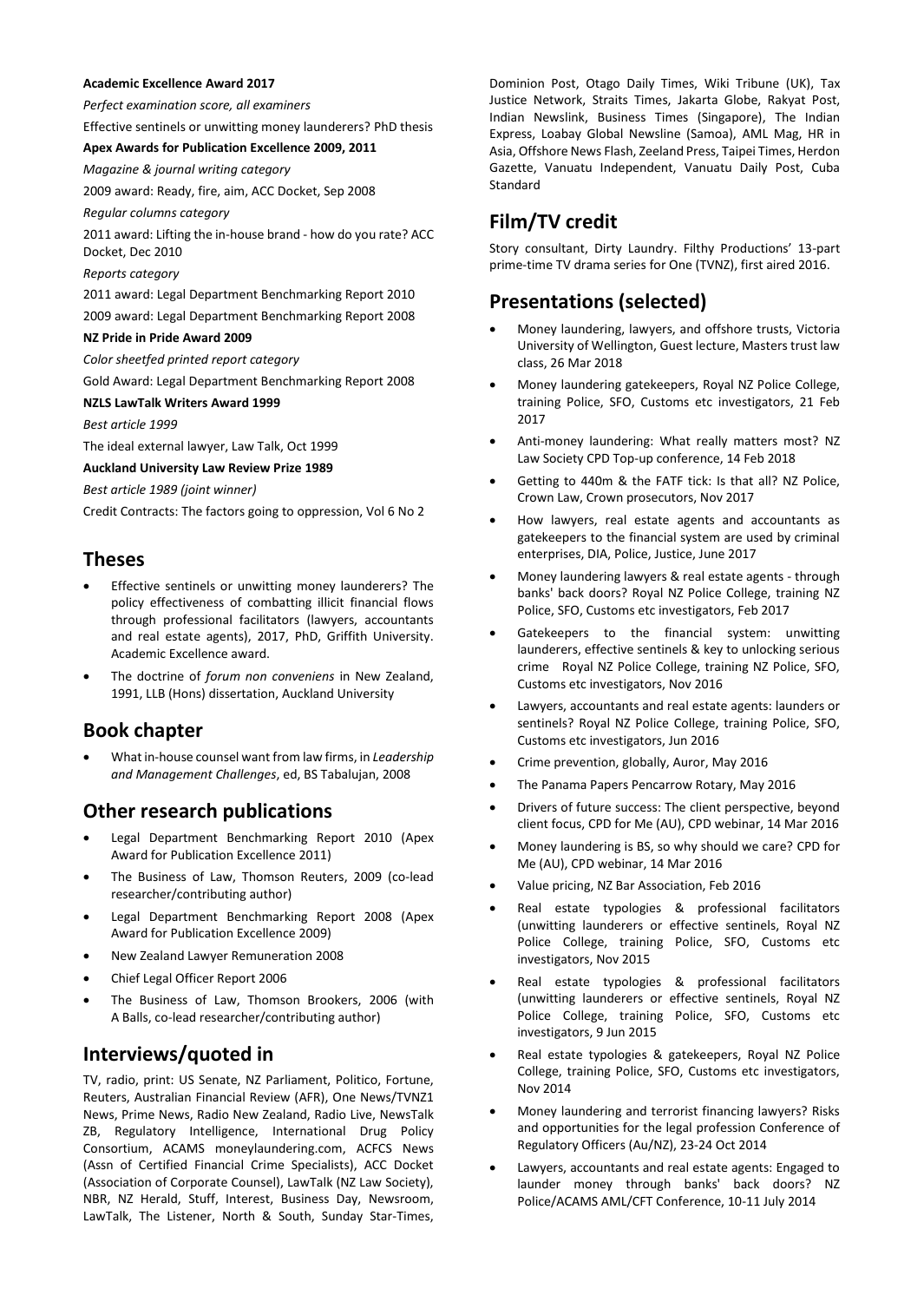- Anti-money laundering: immediate implications for all real estate businesses, Real Estate Agents Authority Regulator's Forum, 10 May 2014
- Anti-Money Laundering 101: Immediate implications for every law firm, Webinar, Auckland District Law Society, July 2013 (RF Pol & A Balls)
- The future of law leverage your brand to increase profitability and client satisfaction, NZ LAW conference, Nelson, March 2012
- Good to Great lifting performance, Momentum Recruiting General Counsel Group, Auckland, July 2011
- The future of law, NZLS Board, Wellington, June 2011
- The future of law leveraging your brand to increase profitability, Auckland District Law Society, July 2011
- The business of law the new client perspective, Future Law Firm Forum conference, Tongariro, Nov 2010
- Procurement of legal services, Local Government Intensive conference, NZ Law Society, Aug 2010
- Legal Department Benchmarking, General Counsel Group, Auckland and Wellington, Aug 2010
- Professional services procurement defensible outputs or optimal outcomes? Australasian Chartered Institute of Purchasing & Supply, Wellington, June 2010
- Future of law, Corporate Lawyers Association conference, Rotorua, May 2010
- Public sector procurement: securing optional outcomes, New Zealand Institute of Chartered Accountants, Wellington, Sep 2009
- Developing the effectiveness of the in-house legal function, Conferenz Local Government Law Conference, Wellington, Nov 2008
- Back to the future client care, Future Law Firm Forum conference, Ohakune, Oct 2008
- Brand, Clients, RFPs and what motivates lawyers, Future Law Firm Forum conference, Ohakune, Sep 2007
- Benchmarking, NZ LAW Conference, Tauranga (RF Pol, G Simpson & A Balls), Mar 2007
- Harness core motivators to enhance legal team technical skills, Association of Corporate Counsel conference, Chicago, USA, Oct 2007
- Developing and managing effective organisational policies, Public Sector In-house Counsel Forum, Wellington, Sep 2006 (R F Pol, G Adam, K Stephen)
- Life's a pitch the client perspective, Australasian Professional Services Marketing Association, Auckland, Jun 2006
- Dealing with the regulators an international perspective, Association of Corporate Counsel conference, Washington DC, USA, Oct 2006
- Attracting and retaining talent, Lexis Nexis Strategic Law Firm Management, Auckland, Aug 2005
- Help them push their own buttons how to harness your legal team's core strengths Association of Corporate Counsel conference, Chicago, USA, Oct 2004
- Taking calculated legal risks on the path to achieving objectives, New Zealand Society for Risk Management conference, Wellington, Nov 2004
- Innocents abroad they speak English, so why don't we understand each other, Association of Corporate Counsel conference, San Francisco, USA, Oct 2003
- Organisational culture, Edge International meeting, London, England, Oct 2003
- Delivering quality legal services, Bell Gully/Corporate Lawyers Association, Wellington, Sep 2003
- Chair, LexisNexis Legal Compliance and Risk Management conference, Auckland, Jun 2003
- That words speak louder than actions, Debate, Corporate Lawyers Association conference, Rotorua, May 2003
- Can't get no satisfaction the law and its customers 13th Commonwealth Law Conference, Melbourne, Australia, Apr 2003
- Legal Privilege, International Fiscal Association conference, Wairakei, Mar 2003
- Applying value billing methodologies to improve the quality of legal services, IQPC Best practice in-house legal function conference, Sydney, Australia, Aug 2002
- Transforming the legal function, Corporate Lawyers Association conference, Taupo, May 2002
- Managing relationships with external professional services providers, Chief Financial Officer conference, Auckland, Mar 2002
- Discovery reform a corporate perspective, Guest lecture, Civil Procedure class, Victoria University of Wellington, Feb 2002
- Building a practice with the corporate client, NZLS Law Conference, Oct 2001
- Partnering between in-house and external counsel, Corporate Lawyers Association conference, Wairakei, May 2001
- Developing as a valuable business adviser, IIR Corporate Lawyers' conference, Auckland, Mar 2001
- Corporate Lawyers, Local Government Lawyers Group, Wellington, Sep 2000

## **Articles - 'Shoveling Smoke' column**

'Shoveling smoke' (renamed 'Ins & Outs') was a regular column in the award-winning ACC Docket magazine, from the USbased Association of Corporate Counsel (www.acca.com)

- Making fixed fee retainers work, financially and ethically, Jan/Feb 2012
- iPad2 passing fad or laptop replacement? Pt2, Nov 2011
- iPad2 passing fad or laptop replacement? Pt1, Oct 2011
- Best clients & most client-focused law firms Jul/Aug 2011
- The smarter legal model more from less, May 2011
- Liar, liar seven 'bet the company' risk management cues, Apr 2011 (Winner of Apex Award for Publication Excellence 2011)
- Lifting the in-house brand how do you rate? Dec 2010 (Winner of Apex Award for Publication Excellence 2011, regular departments & columns)
- Litigation costs management revolution or evolution? Nov 2009
- Ten quick ways to cut costs Oct 2009
- The end of in-house lawyers? Jun 2009
- Would be a shame to waste a good recession, May 2009
- Selecting law firms a two-way street, Mar 2009
- Lawyers as gatekeepers (Pt1) Dec 2008
- Lawyers as gatekeepers (Pt2) Nov 2008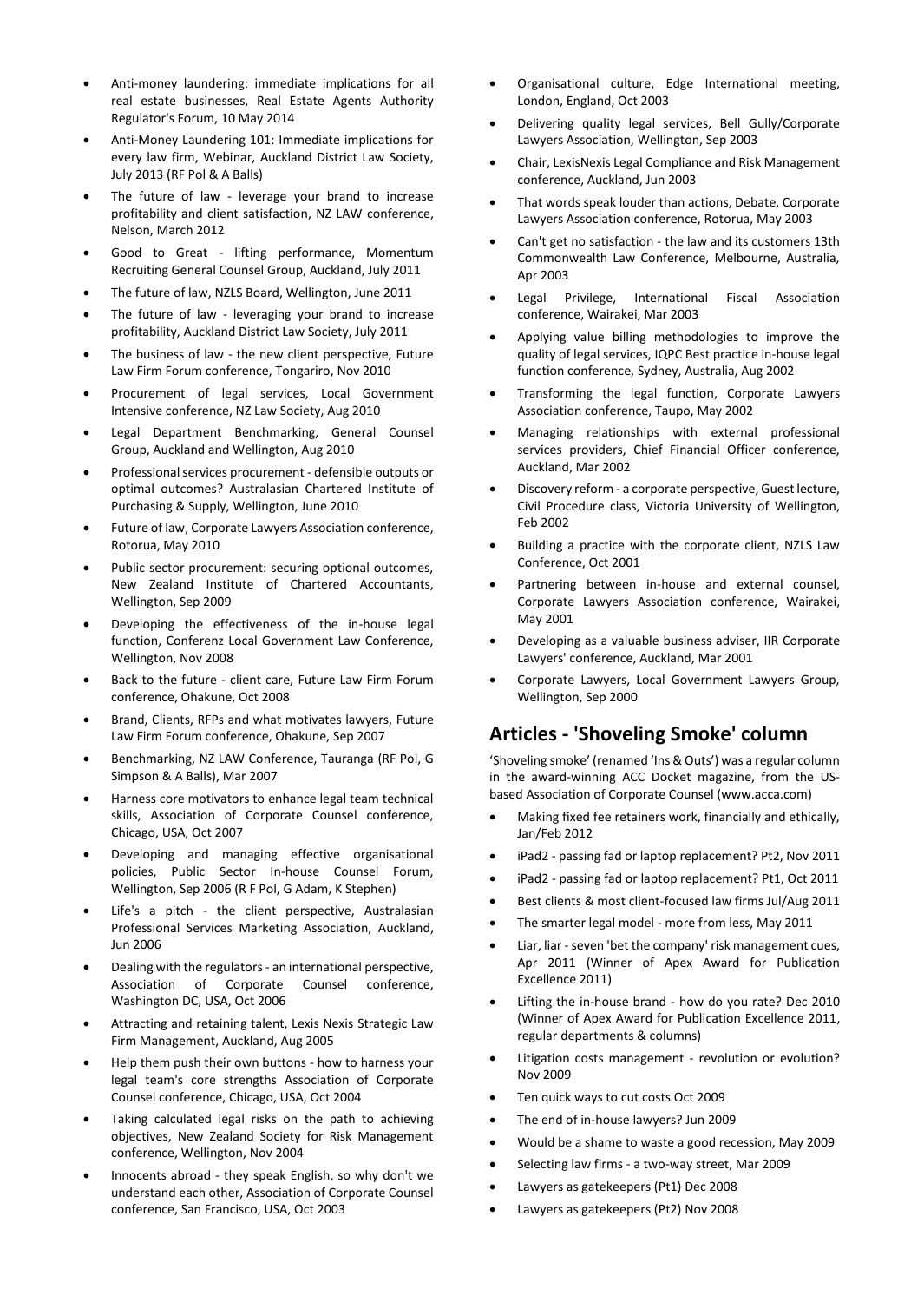- Are we Googling ourselves stupid? Oct 2008 (& CN)
- Ready, fire, aim, Sep 2008 (Apex Award for Publication Excellence 2009, magazine & journal writing)
- Seven time tips for busy lawyers, Jul/Aug 2008
- Mugshots and elevator pitches, May 2008 (& CN)
- 10 little secrets of working in-house, Mar 2008
- Litigation media management, Jan/Feb 2008
- Righting customer service (Part Two) Dec 2007
- Righting customer service (Part One) Nov 2007
- Standard terms to rule over them, Oct 2007
- 10 tips to determine if your RFP is a toxic tool, Sep 2007
- RFPs & Tenders: should we really? Jul/Aug 2007
- Seeing through your clients' eyes, Jun 2007
- Coaching and the Skill-Will matrix, Apr 2007
- Organizational Culture, Mar 2007
- Metrics that matter  $-$  Are your 'satisfied' clients loyal promoters or passive users? Jan/Feb 2007
- Legal leaders use matrix to expand time Nov/Dec 2006
- Email disclaimers: modern emperor's clothes? Oct 2006
- How many lawyers are too many? Jul/Aug 2006
- Legal stars (Pt1), Jun 2006
- Legal stars (Pt2), May 2006
- When less lawyering is more, Jan 2006
- The flip side of client relations, Nov/Dec 2005
- Make or buy? 10 hidden tigers, Oct 2005
- I'm a lawyer, not a marketer, right? Sep 2005
- Matter management 101, Jul/Aug 2005
- Retreating forward: 10 steps for a successful offsite**,** Jun 2005
- Contextual ethics & brand value, May 2005
- 10 steps towards helping the CFO Apr 2005
- Inside, Outside: outsourced legal departments, Mar 2005
- How do you motivate lawyers? Feb 2005
- Compliance programs that connect, Nov/Dec 2004
- Connecting with outside counsel, Oct 2004
- 10 golden rules of negotiation, Sep 2004
- Litigation hourly billing, Jul/Aug 2004
- Offshoring the dawn of international legal skills arbitrage? Jun 2004
- Better governance ditch the legal budget? May 2004
- Rules of engagement and when to break them, Apr 2004
- Legal culture and motivated teams, Mar 2004
- Professional standards: beyond conduct rules**,** , Feb 2004
- No place for 'transferred arrogance' with outside counsel, Jan 2004
- Compliance & the effect of organizational culture, Nov/Dec 2003

# **Articles - other (selected)**

- ML regulations: 'Almost completely ineffective': How & why in-house counsel can make a difference (interview), ACC Docket, Jan/Feb 2019
- Laundry wash: FATF ratings clean the toughest stains, Interest.co.nz, & LinkedIn, 24 Oct 2018
- Insight: Money laundering in New Zealand throwing good money after bad? Radio NZ, 22 July 2018 (documentary, interview)
- Let's improve the capacity to disrupt serious profitmotivated crime says leading publishing house, releasing new studies free to public, LinkedIn, 2 July 2018
- Facing up to ineffectiveness in fight against money laundering, Wiki Tribune, 2 July 2018
- Good health outcomes are what matter, not easy targets, Stuff, 28 June 2018
- Anti-money laundering effectiveness ratings: Ranking countries and outcomes, ACAMS Today, Dec 2017-Feb 2018
- Five money laundering myths for lawyers to avoid, LawTalk, Sept 2017
- 10 Panama Papers myths busted & why criminal trusts harm all of us, NZ Listener, 9 July 2016
- New Zealand: crime enabler or global crime prevention leader? Interest, 5 July 2016
- The Shewan report: objective analysis cuts through sea of BS, Interest, 28 June 2016
- Has NZ's reputation been damaged enough [to trigger Shewan review]? Interest 16 June 2016
- Panama Papers: Is NZ sweeping reputation time-bomb under carpet, Business Day, 12 June 2016
- Doing nothing has a price, Dominion Post, 14 May 2016
- John Key faces 'stark & simple' policy choice raised by Panama Papers, Interest.co.nz, 8 May 2016
- What's blocking effective policy debate about NZ's offshore trusts? NZ Listener, 5 May 2016
- Good policy outcomes, or easy outputs? Crimelight, May 2016
- Forget the tax haven semantics and focus on the real issues, Interest, 11 April 2016
- Let's curb 'dirty' money artificially inflating house prices, 5 Aug 2015
- Swiss tax haven no longer a reality, Richard Meadows, Stuff, 16 Jun 2014
- Money laundering lawyers, New Law, 13 Jun 2014
- Money laundering: beyond cash-stuffed briefcases, Part 2, LawTalk, 6 Jun 2014
- New study: AML=BS? LinkedIn, 24 May 2018
- Money laundering: beyond cash-stuffed briefcases, Part 1, LawTalk, 23 May 2014
- Lawyers' ethics plug leaky legislation, LawTalk, 28 Apr 2014
- Property at risk from money launderers, Matt Nippert, Sunday Star-Times, 16 Feb 2014
- Money laundering and real estate, Real Estate Agents Authority Industry Newsletter, Feb 2014
- 'Exemption' from new laws increases licensees' risks, Real Estate Agents Authority Industry Newsletter, Nov 2013
- Lawyers choose to mitigate AML risks (letter), Law Talk, 27 Sep 2013
- Stop criminals misusing real estate services, Real Estate Magazine, Aug-Sep 2013 (R Pol, A Balls)
- Mitigate risk for business advantage, Law Talk, 16 Aug 2013 (R Pol, A Balls)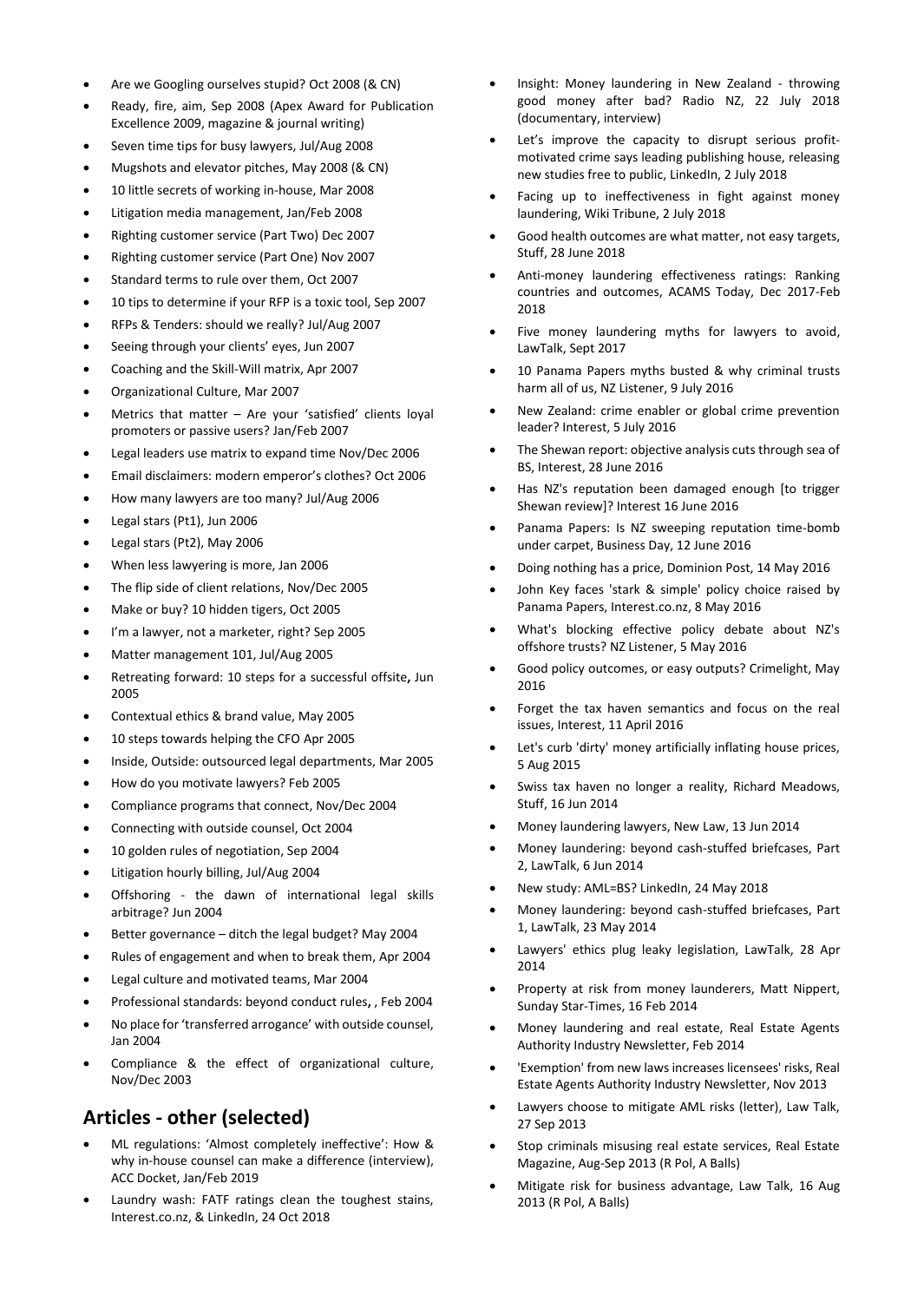- Stop criminals misusing legal services, Law Talk, 2 Aug. 2013 (R Pol, A Balls)
- Clarifying anti-money laundering compliance (letter), Law News, 19 July 2013 (R Pol, A Balls)
- Anti-money laundering: New obligations affect lawyers, Law Talk, 21 Jun 2013
- The future of law: unbundling, pricing innovation and the new client perspective, Council Brief, Apr 2013
- The future is already here, Canterbury Tales, Apr 2013
- The real 'cruel hoax' of NZ Law Awards exposed, Law Fuel, 29 Nov 2012
- Value billing, Law Talk, 16 Mar 2012
- The ipad2 consumer gadget or useful work tool? Law Talk, Aug 2011
- 10% of New Zealand's legal spend up for grabs, Law Association of NZ newsletter, Aug 2011
- Client care 7 practical tips, Law Association of NZ newsletter, Aug 2011
- Stepping up globally, NZ Lawyer In-house, May 2011
- Ten percent of NZ legal spend up for grabs, Council Brief, May 2011
- Client care and the lawyer brand (letter), Law Talk, 8 Apr 2011
- Legal Tender, In Business, Mar-April 2011
- A vital dimension of client care, LawTalk, Mar 2011
- Increasing lawyer productivity and potential, NZ Lawyer, Feb 2011
- The Impact of law firm branding, Of Counsel, Dec 2010
- New Zealand's legal bill jumps as lawyers beat recession, Council Brief, Dec 2010
- Belt tightening New Zealand style, Australasian Legal Business, Dec 2010
- Law firm branding the client perspective, NZ Lawyer, Oct 2010
- Lifting the General Counsel brand, NZ Lawyer, Sep 2010
- Time for General Counsel to stop talking and take action, NZ Lawyer, Aug 2010
- Economic Crisis, Prime News, Prime TV, 23 April 2009 (television interview)
- The Opportunity Maker, by Ari Kaplan (Book Review), LawTalk, 30 Mar 2009
- [Local Authority legal teams -](http://www.teamfactors.com/documents/LocalAuthorityLegalTeams-leanstarvedorcaptive2_LGmag_Jan09.pdf) lean, starved or captive?, NZ Local Government, Jan 2009
- It's official lawyers care, NZ Lawyer, 3 Oct 2008
- Cost assessing system bad for clients too, Law News, 1 Aug 2008
- Procurement guidance for local authorities, NZ Local Government, July 2008
- Client care Q&A, NZ Lawyer, 25 July 2008
- Client care? Yeah, right, NZ Lawyer, 11 July 2008
- Large vs specialist: what's best for clients? NBR Guide to Business Law, June 2008
- The Pecking order, NBR Guide to Business Law, June 2008
- Clients rank top firms on price and performance, eCLANZ, June 2008
- Increasing internal visibility, NZ Lawyer, 4 Apr 2008
- Managing your matters, NZ Lawyer, 31 Aug 2007
- We can learn from other professions, LawTalk, 30 July 2007 (Letter)
- True leadership, NZ Herald, 6 June 2007 (Letter)
- Who opens the \$200M public purse? NZ Lawyer, 2 March 2007
- Through your clients' eyes, NZ Lawyer, 16 Feb 2007
- New online salary calculator, LawTalk, 12 Feb 2007
- Lifting the veil on law firms, NZ Business, Feb 2007
- Aim to lift law firm performance, LawTalk, 29 Jan 2007
- Managing your client's satisfaction by defining and delivering value: Part 3, WLG Connections, Winter 2007
- Legal salary research, LawTalk, 4 Dec 2006
- Who opens the public purse? Business of Law, Dec 2006
- Price/ performance: pernicious trade-off or horses for courses? Business of Law, Dec 2006
- Your branding or mine? Business of Law, Dec 2006
- Who clients use and would consider using, Business of Law, Dec 2006
- Is the grass really greener? Business of Law, Dec 2006
- Make or buy?  $-10$  hidden tigers, Business of Law, Dec 2006 (reprinted from ACC Docket)
- I'm a lawyer, not a marketer, right? Business of Law, Dec 2006 (reprinted from ACC Docket)
- Matter management 101**,** Business of Law, Dec 2006 (reprinted from ACC Docket)
- 10 steps towards helping the CFO, Business of Law, Dec 2006 (reprinted from ACC Docket)
- Ditch the legal budget? Business of Law, Dec 2006 (reprinted from ACC Docket)
- Sex and the law  $-$  how women make us richer, Business of Law, Dec 2006 (reprinted from NZ Lawyer)
- Law firms comment on the Business of Law, NZ Lawyer, 1 Dec 2006
- Managing your client's satisfaction by defining and delivering value: Part 2, WLG Connections, Fall 2006
- Sound Prophylaxis or Modern-Day Snake Oil? Of Counsel, Oct 2006
- Costs issues dominant reason for law firm terminations, LawTalk, 4 Sept 2006
- Managing your client's satisfaction by defining and delivering value: Part 1, WLG Connections, Summer 2006
- Performance management tools for the legal function, IOD Boardroom, July 2006
- General counsel reporting up, Corporate Lawyer, Autumn 2006 (June)
- General counsel say time billing alternatives hard to find, NZ Lawyer, 16 June 2006
- Law Firm Optimism Index: an international survey of law firm managing partners, Of Counsel, vol 25, No 4, April 2006
- NZ law firms less optimistic, survey shows, Law Talk, 13 Feb 2006
- Dealing with regulators, Corporate Lawyer, Spring 2005
- Impact of regulation worsens, CLANZ survey shows, LawTalk, 14 Nov 2005
- Beyond billable hours, Financial Review, 21 Sep 2005